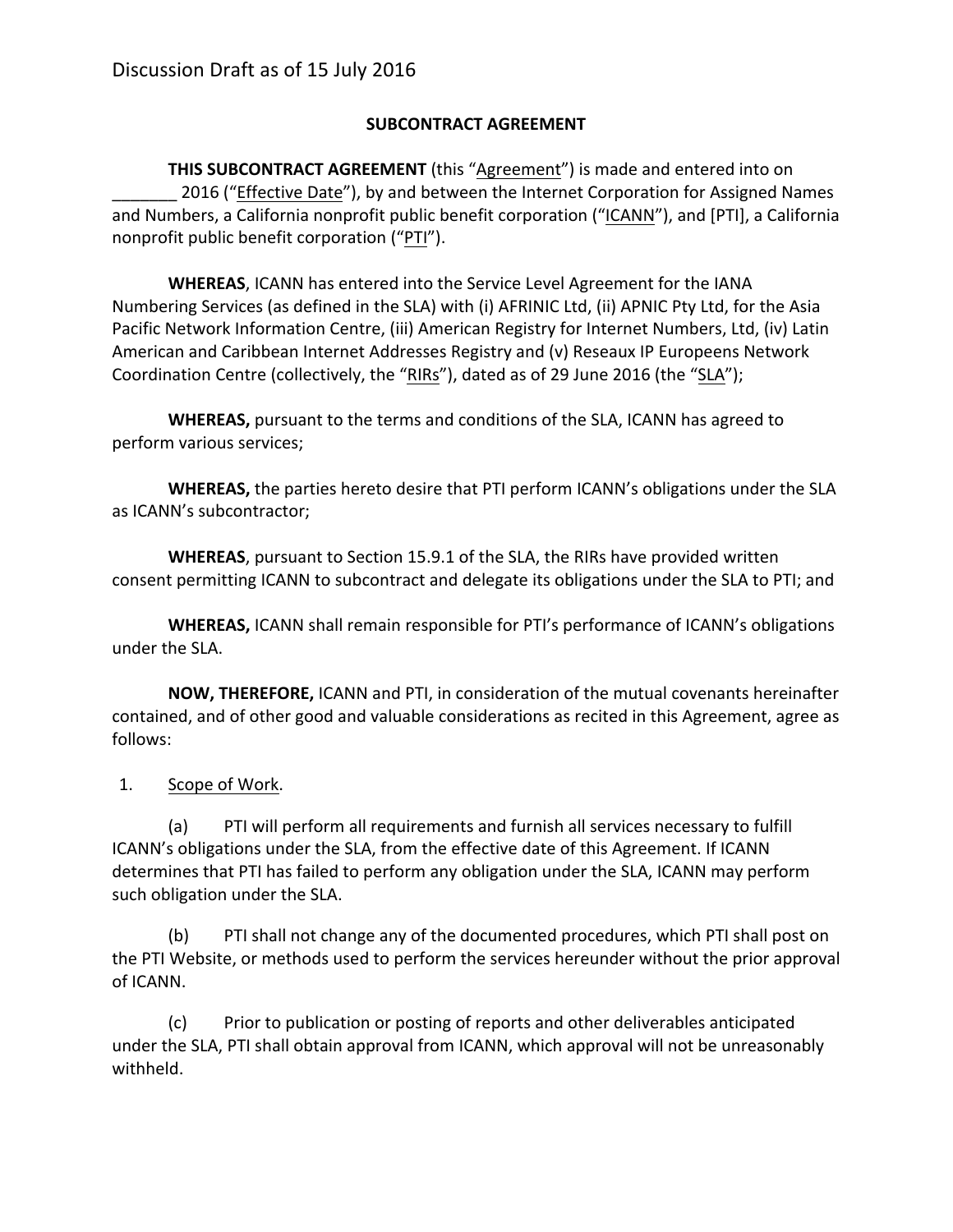(d) PTI shall maintain a transition plan that meets the requirements of the SLA, providing for the transition of the IANA Numbering Services to a successor operator.

## 2. Period of Performance.

(a) The period of performance of this Agreement will be as of the Effective Date, and unless earlier terminated in accordance with Section 2(b) of this Agreement, continue for the entire term of the SLA, as such term may be extended pursuant thereto.

(b) Notwithstanding the foregoing, ICANN may terminate this Agreement, for any reason or for no reason, by giving PTI at least five days' prior written notice of the initiation of the transition of the IANA Numbering Services to ICANN or a third party. Following receipt of such notice, PTI agrees to exercise best efforts and cooperate with ICANN to effect the orderly and efficient transition to ICANN or a third party, as applicable, and fulfill ICANN's obligations under Article 11 of the SLA, as applicable. Upon completion of the transition of the IANA Numbering Services to ICANN or a successor operator, as applicable, this Agreement shall automatically terminate.

#### 3. Notice and Mitigation Plan.

(a) PTI shall promptly inform ICANN in writing of any issue or dispute arising from its performance of the IANA Numbering Services requirements and services contemplated by the SLA, and shall comply with all written directions given by ICANN to resolve such issue or dispute. Other than the initial written notice relating to each such issue or dispute, communications between ICANN and PTI relating to the resolution of such issue or dispute may be conducted orally. PTI shall fully cooperate and consult with ICANN in connection with the resolution of any such dispute under the terms of SLA.

(b) If, for any reason, PTI fails to meet any of the requirements of this Agreement or the SLA, PTI shall (i) conduct an analysis of its operations to determine the root cause of such failure, (ii) develop a mitigation plan to avoid the root cause of such failure from occurring in the future, and (iii) deliver the report to ICANN upon its completion. PTI shall modify and update any mitigation plan as directed by ICANN.

## 4. Security.

(a) With respect to the performance of the SLA, PTI shall install and operate all computing and communications systems in accordance with best business and security practices. ICANN and PTI shall implement a secure system for authenticated communications between PTI and the RIRs when carrying out the IANA Numbering Services pursuant to the terms of the SLA. ICANN and PTI shall document practices and configuration of all systems.

(b) PTI shall implement and thereafter operate and maintain a secure notification system, at a minimum, capable of notifying regional internet registries of such events as outages, planned maintenance, and new developments. In all cases, PTI shall notify ICANN of

2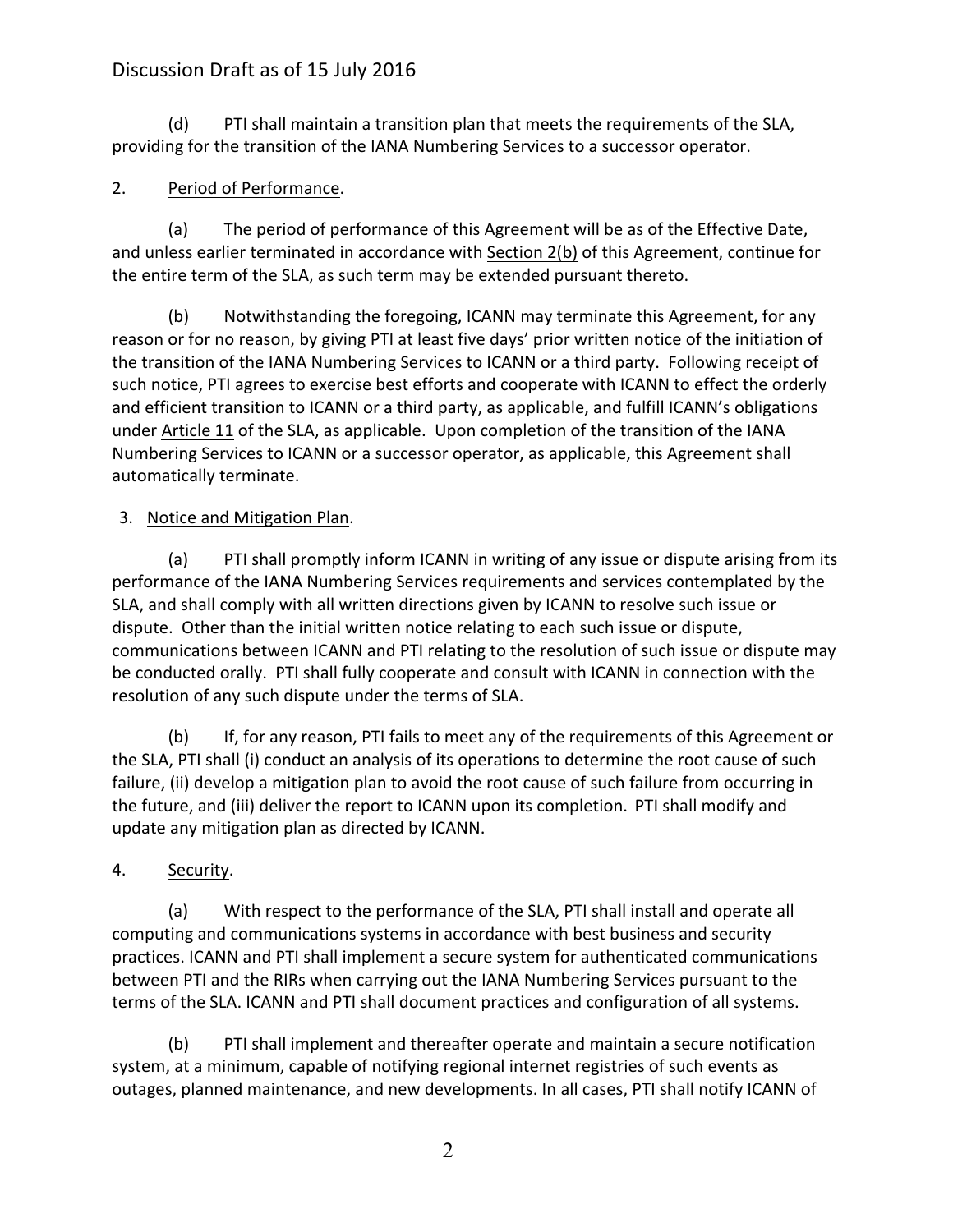any outages.

(c) PTI shall ensure the authentication, integrity, and reliability of the data in performing the IANA Numbering Services.

(d) ICANN shall coordinate with PTI to develop and execute a security plan that meets the requirements of the SLA. ICANN and PTI shall document in the security plan the process used to ensure information systems, including hardware, software, applications, and general support systems have effective security safeguards, which have been implemented, planned for, and documented.

5. Resources. ICANN shall provide or make available to PTI the necessary personnel, material, equipment, services and facilities to perform PTI's obligations under this Agreement. PTI agrees to follow the budgeting and strategic planning processes set forth in its bylaws.

6. Assignment. PTI shall not assign or otherwise transfer any of its rights, liabilities or obligations under this Agreement, in whole or in part, without ICANN's prior written consent, which consent shall not be unreasonably withheld, delayed or conditioned.

7. Notices. Except as contemplated by Section 3, all notices provided pursuant to this Agreement shall be in writing and shall be deemed given (a) when sent by e-mail of a .pdf attachment (with confirmation of receipt by non-automated reply e-mail from the recipient) (provided that any notice received by e-mail transmission or otherwise at the addressee's location on any business day after 5:00 p.m. (Los Angeles time) shall be deemed to have been received at 9:00 a.m. (Los Angeles time) on the next business day) or (b) when sent by an internationally recognized overnight carrier (providing proof of delivery) or when delivered by hand, addressed to the respective parties at the following addresses (or such other address for a party as shall be specified by like notice):

to ICANN:

Internet Corporation for Assigned Names and Numbers 12025 Waterfront Drive, Suite 300 Los Angeles, California 90094-2536 Attn: President and Chief Executive Officer Phone: (310) 301-5800 Email: [\_\_\_\_\_\_\_\_\_]

with a copy to (which shall not constitute notice):

Internet Corporation for Assigned Names and Numbers 12025 Waterfront Drive, Suite 300 Los Angeles, California 90094-2536 Attn: General Counsel Phone: (310) 301-5800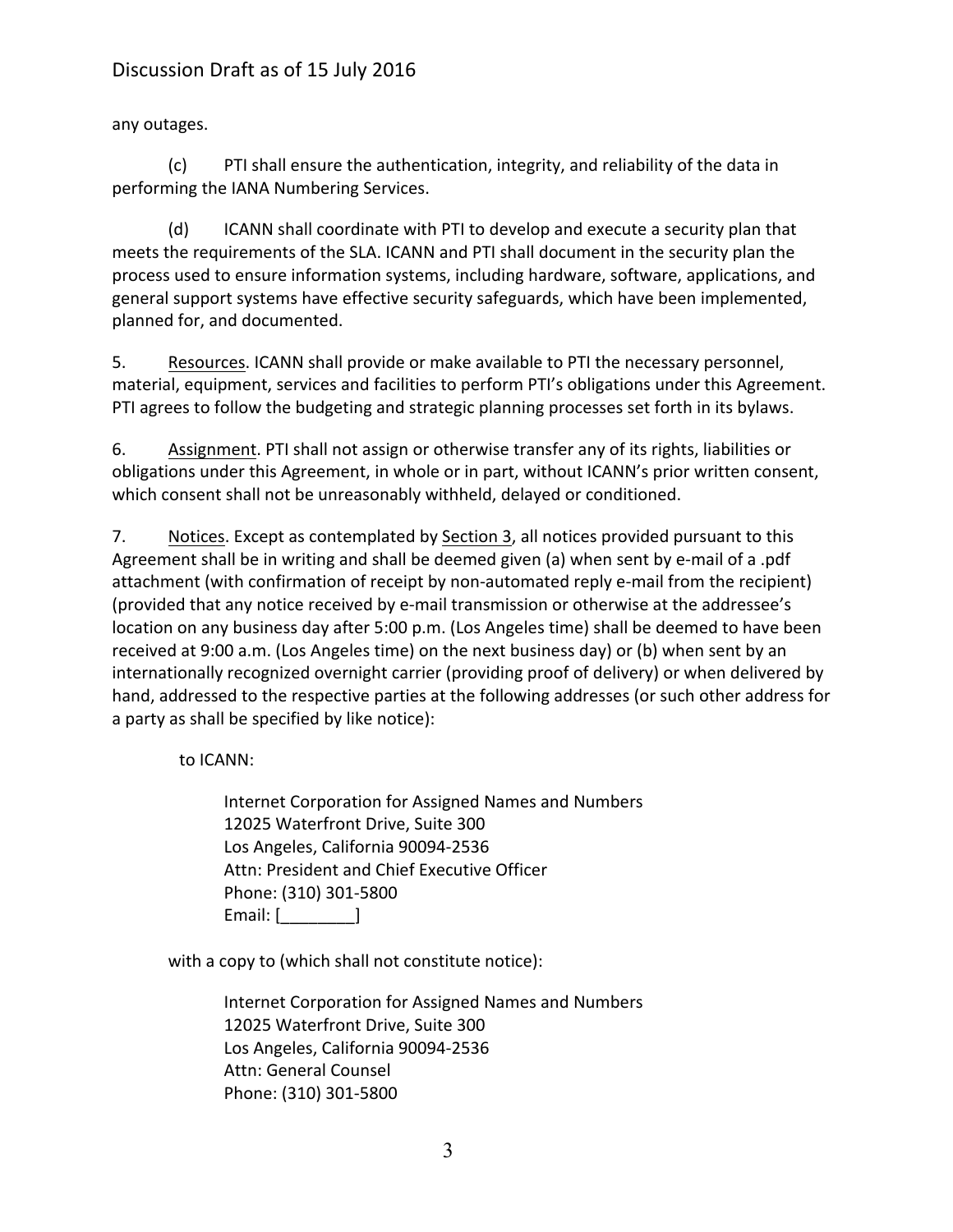Email: [\_\_\_\_\_\_\_\_\_]

with a copy to (which shall not constitute notice):

Internet Corporation for Assigned Names and Numbers 12025 Waterfront Drive, Suite 300 Los Angeles, California 90094-2536 Attn: President, Global Domains Division Phone: (310) 301-5800 Email: [\_\_\_\_\_\_\_\_\_]

to PTI: 

[PTI] 12025 Waterfront Drive, Suite 300 Los Angeles, California 90094-2536 Attn: <u>[\_\_\_\_\_\_\_\_</u>] Phone: [**\_\_\_\_\_\_\_\_\_**] Email: [

8. Choice of Law. The construction, interpretation, and performance of this Agreement shall be governed by and construed in accordance with the domestic laws of the State of California, excluding its conflict of laws rules. Each party expressly waives any claim that the jurisdiction of such court with respect to personal jurisdiction is improper or that the venue is inconvenient or improper.

9. Entire Agreement; Amendment. This Agreement and the SLA, together with the schedules and attachments annexed thereto and the documents incorporated herein or therein by reference, constitutes the entire agreement between the parties with respect to the subject matter hereof and supersedes all past contracts, representations, and agreements with respect to the subject matter of this Agreement. This Agreement shall not be deemed or construed to be modified, amended, rescinded, canceled or waived in whole or in part except by written amendment that refers specifically to the Section(s) of this Agreement to be modified, amended, canceled, or waived and that is signed by the parties hereto.

10. Counterparts. This Agreement may be executed in counterparts, including without limitation by way of an e-mail of a .pdf attachment, each of which shall be deemed an original and collectively and separately constitute one and the same instrument.

11. Benefit and Burden. This Agreement shall be binding upon and inure to the benefit of only the parties hereto and their respective successors and permitted assigns.

12. Severability. The invalidity of any part of this Agreement shall not render invalid the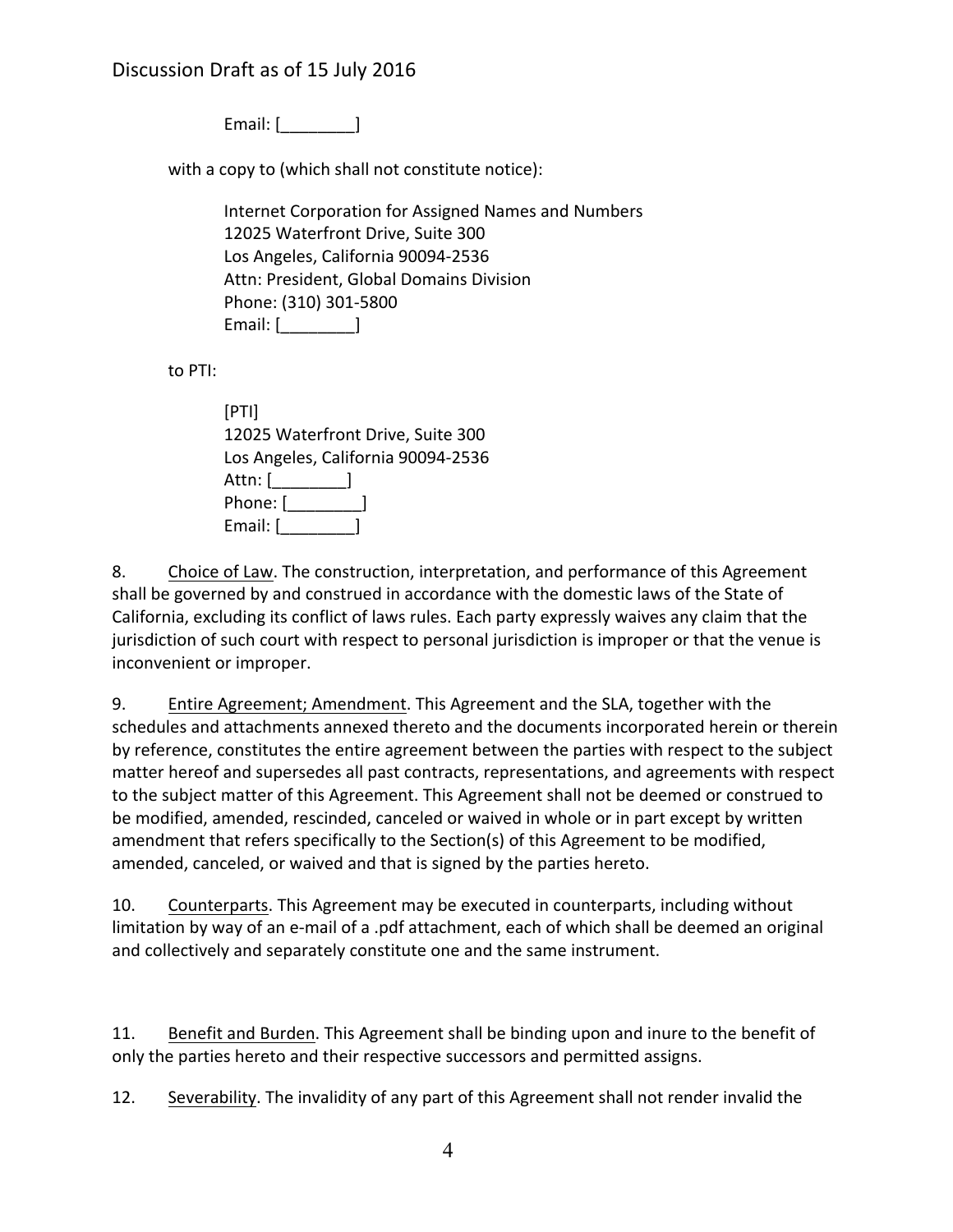remainder of this Agreement. If any provision of this Agreement is determined to be unenforceable, this Agreement shall be reformed and construed so as to be valid, operative, and enforceable to the maximum extent permitted by law or equity while preserving its original intent.

13. Headings; Recitals. The headings of the Sections herein are inserted for convenience only and are not intended to affect the meaning or interpretation of this Agreement. The Recitals set forth above shall be incorporated and made a substantive part herby by this reference.

*[Signature Page Follows]*